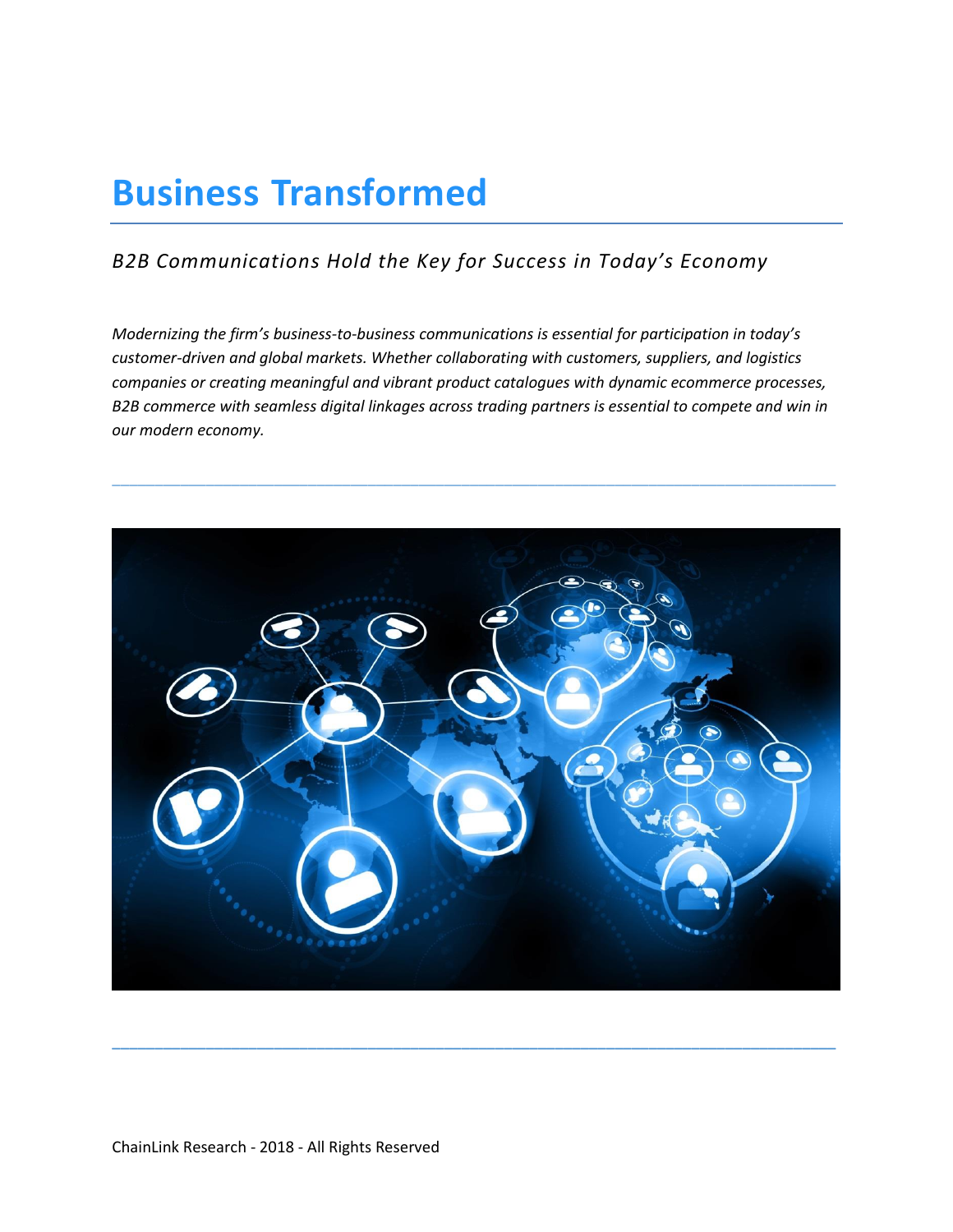# **Table of Contents**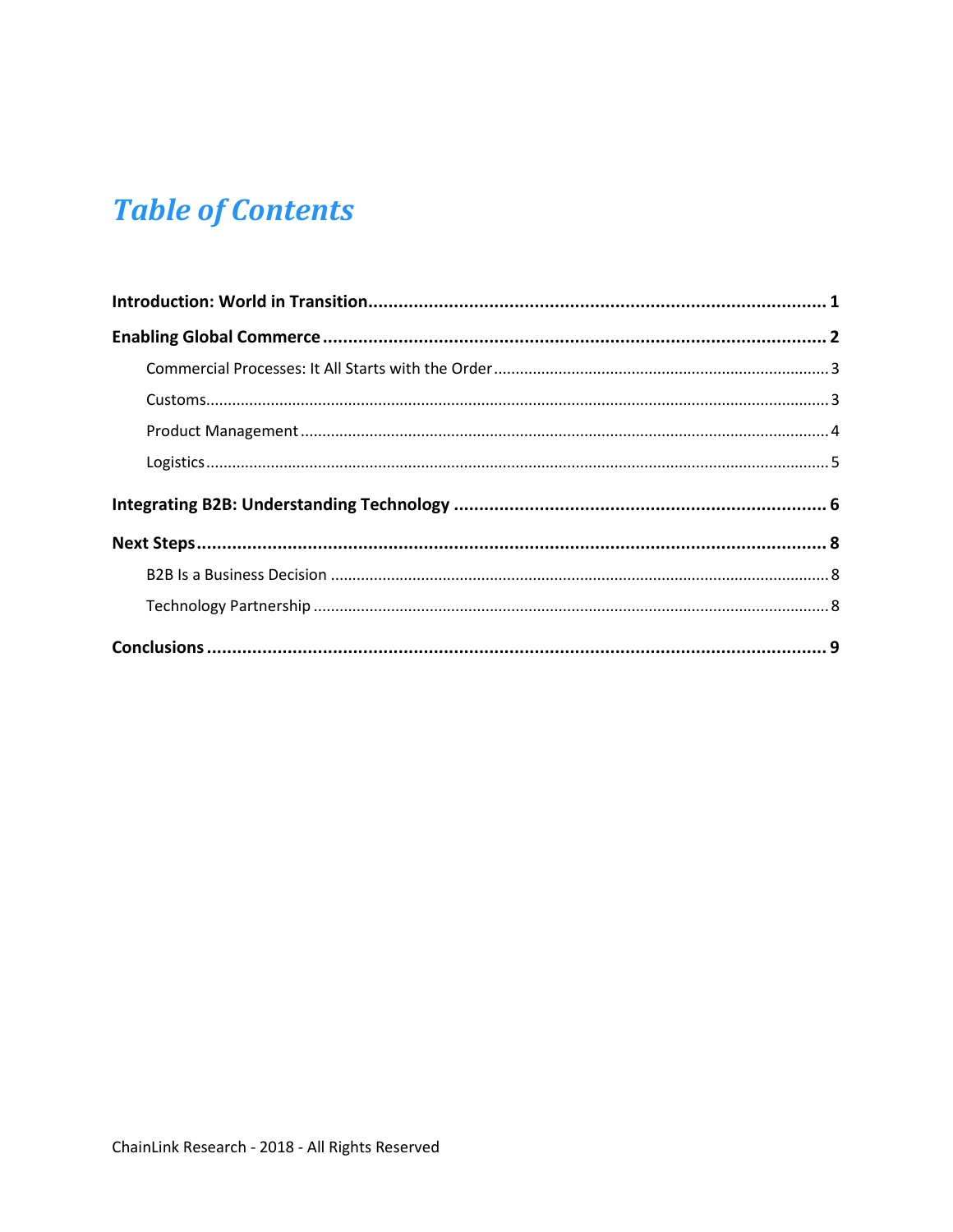# <span id="page-2-0"></span>*Introduction: World in Transition*

Our global economy operates in networks of business relationships driven by a myriad of complex processes. This web-based marketplace has created new models of competitiveness, catalyzing an urgency for enterprises and their trading partners to collaborate in new and profound ways. Organizations have to execute both globally and locally with the same precision. Supply chains are stretched across the globe, yet customers expect precise delivery windows right to their door. Governments are demanding digitized and accurate data as goods move across borders. Intermediaries want precise to the hour—the minute information so they can manage the many services and hand-offs required for effective supply chain management.

Executives have spent countless hours and millions of dollars fretting over their enterprise solutions. However, scant attention has gone into the technology we rely upon to operate with our trading partners: B2B communications. In most firms this is often outmoded or, at best, incomplete. Now that has to change. Though Electronic Data Interchange (EDI) is the major glue utilized today (as well as vast custom system-tosystem integration programs), the job is incomplete.

The world of information technology is rapidly evolving. Within today's networked economy are rich information networks that are supplanting the old, limited–in-scope and difficult-to-integrate enterprise technology. Supply chain technology networks, the Internet of Things (IoT), as well as mobile and social integration are now expected as part of the modern "glue" that holds the chain together. These networks can manage ecosystems of partnerships that *explode with information that we are only beginning to understand and leverage*.

But first, *business executives need to re-insert themselves into B2B communication strategy and understand how it can help them achieve the next level of competitiveness. And IT needs to educate and ignite their attention to ensure that B2B communication is a priority.*

<span id="page-2-1"></span>We will explore the world of B2B communications in this paper and the modern processes that are driving today's virtual, outsourced and webbed world, driving a new generation of customer expectations and trading partner requirements. We will highlight the B2B technologies that can help achieve exceptional collaboration and competitiveness.

#### [Scandinavian Tobacco](https://www.st-group.com/en)

[Group](https://www.st-group.com/en) (STG) is a major global tobacco producer with distribution in over 100 countries. STG needed a B2B global partner capable of the EDI integration required at the various branches to standardize and simplify the order-to-cash process.

Functionality, scalability, and capacity to enable international trade and growth were key factors in the selection process.

Reliable communication with trading partners such as department store chains and logistics service providers has been achieved. That, along with e-Invoicing, has reduced DSOs.

### *Critical Takeaway*

*Business executives need to insert themselves into B2B communication strategy to understand how it can help them achieve the next level of competitiveness.*

*IT needs to educate and ignite executive attention to ensure B2B communication is a priority.*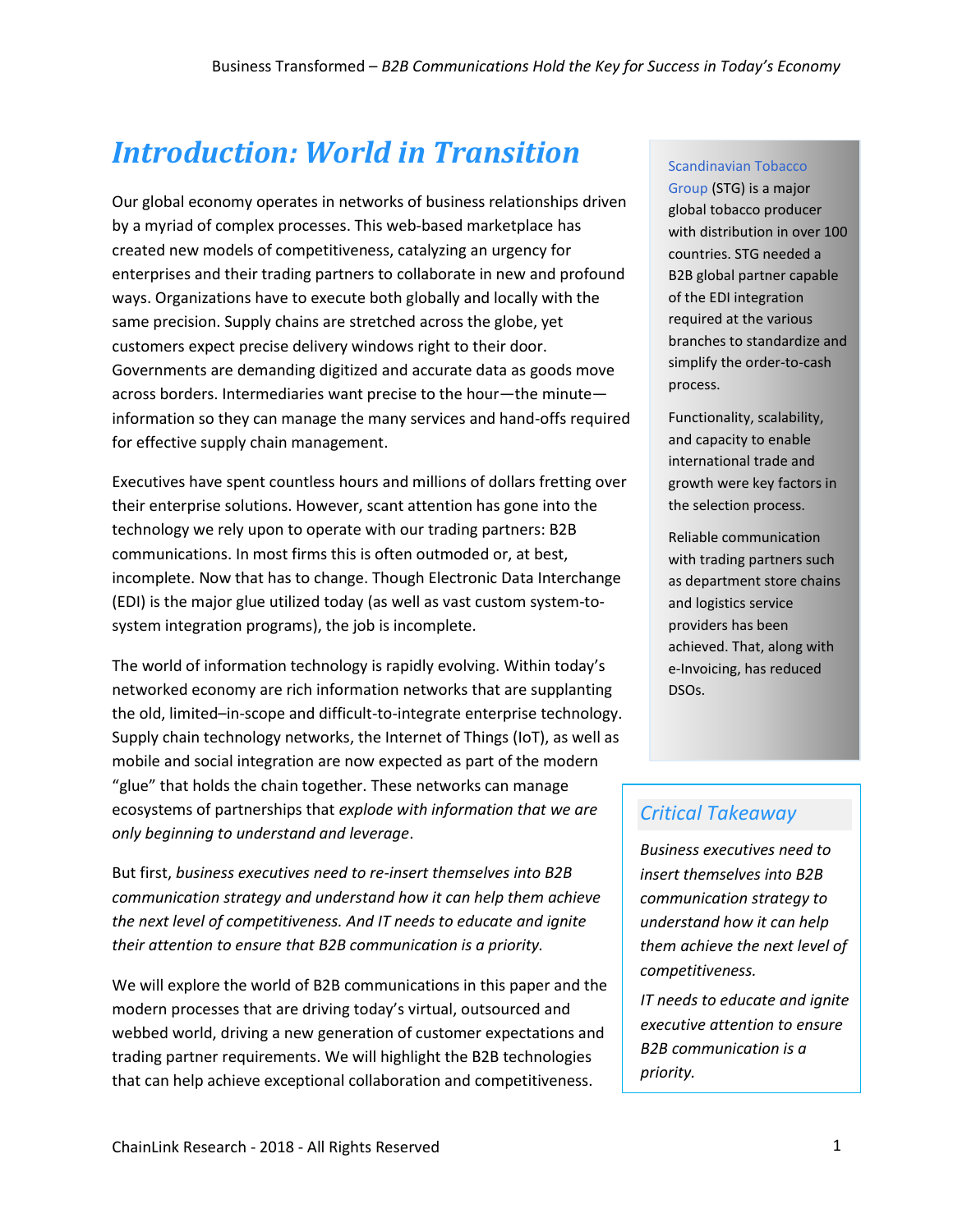# *Enabling Global Commerce*

Is your business commerce ready to do business with any and all new customers—the way *they* want it? Do you have timely visibility into your supply chain across your commercial processes such as order-tocash and purchase-to-pay (P2P)? Are your processes and systems geared for real time to reduce risk and take advantage of opportunities that materialize? Critically, logistics has taken center stage for many, requiring integration and visibility with carriers and logistics service providers. And what about global trade? Today, governments, customs, and logistics service providers need all the data as early and accurately as possible to secure capacity, reduce operating costs, and ensure frictionless border crossing.

These concerns are shared by trading partners. 80% compliance will no longer sustain an ecommerce-driven world that demands 100% data transparency and precise execution. To compete in the global economy requires digitalizing core communications. These core operations and the supporting integrated information (Figure 1) represent the operational foci of global chains.



 **Figure 1: Leveraging the Key Areas**

#### [Tony's Chocolonely](https://tonyschocolonely.com/nl/nl/onze-missie)

Expanding internationally is a challenge for most firms. "Electronic communications standards are different in North America and Europe," pointed out Frans Pannekoek, who is responsible for the Supply Chain at Tony's Chocolonely. Thus, they required a global platform to manage global communications—from suppliers and logistics providers through to retail channels.

Their Descartes GLN deployment allowed them to "implement the new protocols and message sets to effectively communicate with our international retail and distribution customers in the USA."

Let's look at these core operations and see how they are transforming.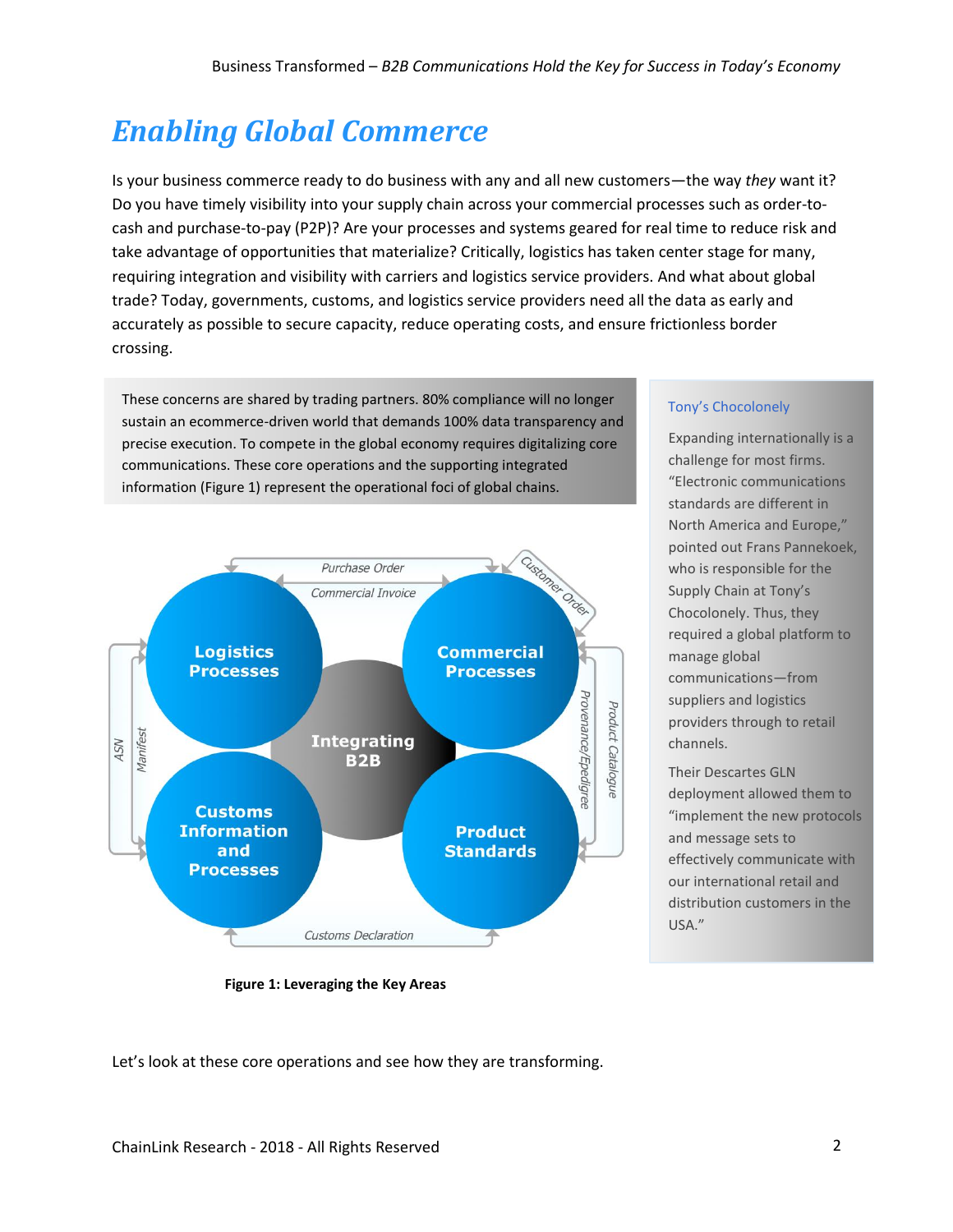## <span id="page-4-0"></span>*Commercial Processes: It All Starts with the Order*

Today, end markets (retailers, manufacturers, distributors) are demanding visibility into upstream inventory for allocation and available-to-promise. They expect brilliant responses from their suppliers. Suppliers, conversely, want information about end markets so they can understand changing customer demand and innovate new products and services. All these needs are *fueled by digitizing the supply chain with real-time and granular information.*

The digitized purchase order, for example, holds key data to be shared across multiple upstream constituents—n-tier suppliers, freight forwarders, and carriers—in interconnected processes.

As more processes get transferred to suppliers (e.g., relying on suppliers to drop ship or manage freetrade zones in target markets), traditional EDI alone may not complete the *connectivity set. 1* Task instructions and queries need to flow system to system and person to person, relying on application interfaces (APIs), emails, faxes, and workflow management tools. Task-level functions such as available-to-promise, engineering change orders, new configuration requests and data updates to existing shared data syncs<sup>2</sup> are beyond the purview of EDI.

Across the commercial relationship, the financial interactions are critical elements, often overlooked in a B2B communications strategy. Yet finance is the raison d'être of commerce! Collaboration falters when financial information is not handled with care. Thus, e-invoicing, rating and other financial transactions should be envisaged in the B2B environment.

### *Critical Takeaway*

*To compete in the global economy requires digitalizing core communications between trading partners.* 

### *Critical Takeaway*

*Transactions and key information streams have leverage and value beyond one process. They can infuse internal and trading systems, creating durable partnerships in competitive supply chains.* 

## <span id="page-4-1"></span>*Customs*

Digitalizing import/export processes is not just about customs compliance, but is a key enabler of frictionless global trade. Even the smallest enterprise requires the ability to manage the countless complexities of cross-industry/cross-border supply chains with their attendant financial and trade regulations. With electronic filings, lack of adherence<sup>3</sup> to regional and country-specific regulations will preclude doing business in your desired target markets. Yet, trade regulations are constantly changing, making it difficult to keep up. Here again, precision across processes allows not just accurate duty, VAT and other taxes, but cost saving duty drawback.

Though some enterprises rely on freight forwarders to create customs filings, the information contained therein is a rich data source that can be shared between service providers and shippers, supporting many other communications streams.

These global trade communications streams, in a sense, represent the various interactions between container and conveyances, facilities and locations), the commercial activities (contracts, orders, and

 $\overline{\phantom{a}}$ <sup>1</sup> More than the EDI procurement transaction set.

<sup>&</sup>lt;sup>2</sup> This can include details from inventory, configurations, discounts, and so many other tasks between customers and suppliers.

<sup>&</sup>lt;sup>3</sup> [ACE/AES,](https://www.cbp.gov/trade/automated) [Intellectual Property](https://iprr.cbp.gov/) and other licenses and regulators: in Japan[, AFR;](http://www.customs.go.jp/english/summary/advance/jizen_e.htm) or Europe, [EU.](https://ec.europa.eu/taxation_customs/home_en)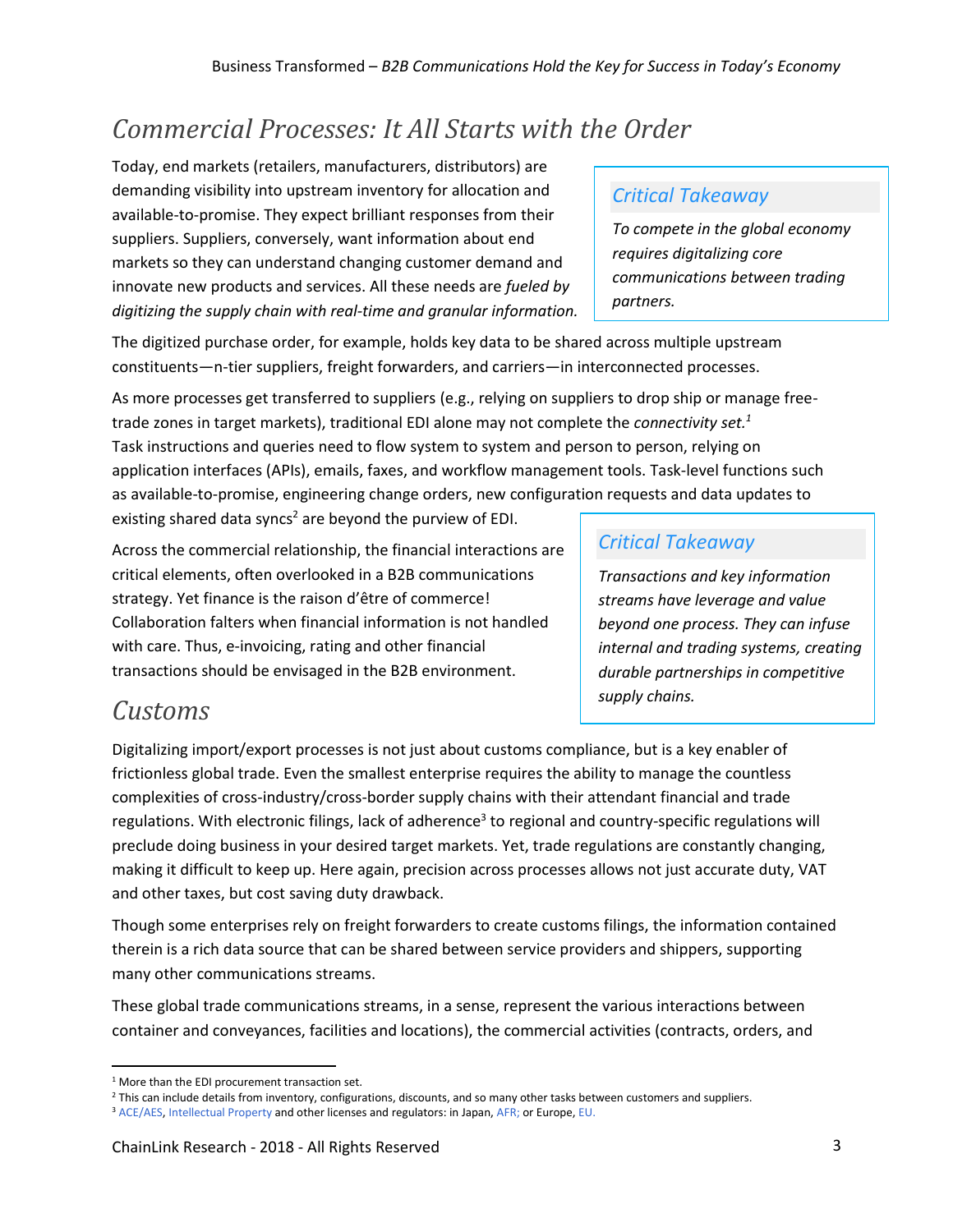and other transactional information), the entities (customers, shippers, consolidators, carriers), and regulators (licensing agencies, customs, and border security). It is rapidly becoming a requirement for these streams to harmonize at the border to meet multiple party concerns, from product authentication and inventory visibility to anti-terrorism.

## <span id="page-5-0"></span>*Product Management*

Product-centric issues, though not transactions per se, are still a critical focus of many B2B interactions: product lifecycle management; product standards, certification, and authentication; catalogue management; and inventory visibility.

To ensure required inventory levels as well as maintain freshness, there needs to be a stream of inventory messages and status updates flowing between sellers and suppliers. As the complexities in channel management grow, location data about inventory to inform demand planning and outbound shipping is also required. This information not only feeds replenishment activities, but more strategic analytics such as designing supply chain networks. <sup>4</sup> Product data flows inform a myriad of activities for discrete product chains (such as electronics, appliance, and other mechanicals) for their distributors, service parts-depot managers, and repair technicians.

Today, product data is also shared with consumers in a variety of media formats—print, web, kiosks, mobile, configuration and design systems, <sup>5</sup> and at the point of sale (POS), to name a few, requiring information systems to be able to interpret and present big data formats—graphics, video, temporal data and sensor data (see Figure 2, page 6).

Catalogue data synchronization<sup>6</sup> is becoming more widely adopted, reducing constant data re-entry and errors. For a brand manufacturer leveraging the information, creating a catalogue entry once ensures that your product is properly described, displayed, and priced. The benefits of speed to market and cost reduction from not having to recreate these catalogues at each end point are huge.<sup>7</sup>

#### [Dutch Railway Retail](http://retail.nsstations.nl/) (NS Retail)

NS Retail has been expanding their business model to include retailing at their stations. This has created a dynamic of daily transactions (orders) and inbound fulfillment as well as other transactions. Like many other organizations, they have limited staff to address the EDI changes that occurred as they brought more suppliers into their network and modernized much of their IT environment.

"Rather than manage it, we decided to intensify the collaboration with Descartes. The conclusion was that it would be more beneficial to outsource the full EDI communication process and management. By deploying communication through a SaaS service, we succeeded in increasing system availability, reducing errors, and are using the most up-to-date EDI knowledge," said Iwan Hoevenaar, Project Manager NS Group.

NS Retail has also automated their supplier communication to include suppliers that had not used EDI. This allowed a complete operational picture for orders and inbound supply management at each retail location.

<span id="page-5-1"></span>l <sup>4</sup> Facility and inventory optimization exercise.

<sup>5</sup> Computer Aided Design (CAD), Product Lifecycle Management (PLM), and Product Information Management (PIM) systems, for example.

<sup>6</sup> "Catalogue Item Synchronization is the process of continuous harmonization of item information between trading partners which ensures that the master data is the same in all trading partners' systems." (GS1 definition.) You can [read more about these standards here.](https://www.gs1.org/gdsn/gdsn-catalogue-item-sync/2-8)

<sup>7</sup> Product traceability is another area of benefit for companies, but has already been widely written about elsewhere.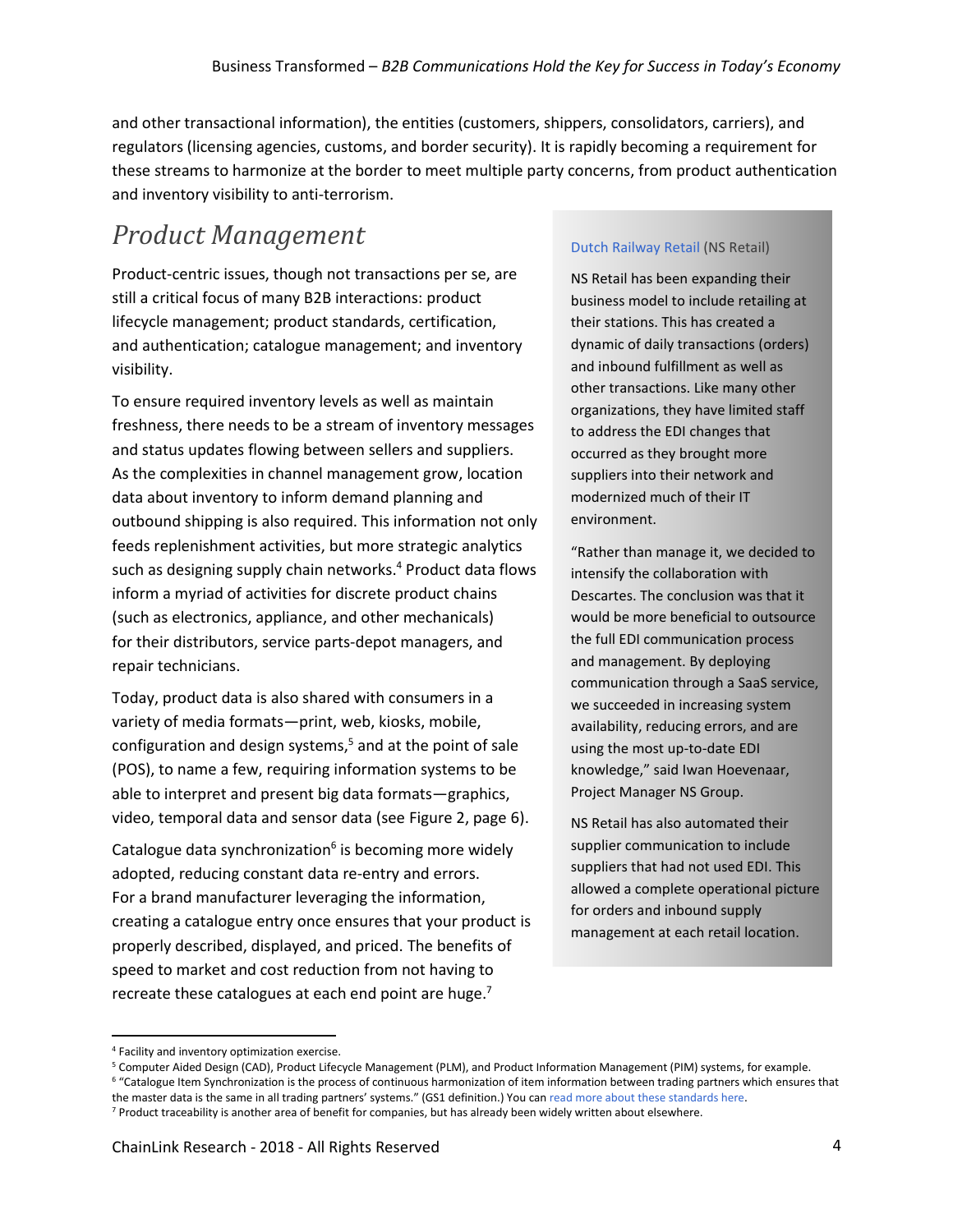## *Logistics*

Transportation is increasingly at the forefront of corporate strategy as companies grapple with global sourcing and Omnichannel. And, now, with the internet of things, there is an implied immediate service response.<sup>8</sup> Customer logistics services to support these changing models are revamping the entire transportation industry, requiring a new approach to B2B communications.

Across global chains, change is happening. Today's importers want information and control to inventory *within the container* and the ability to reroute products to different end markets. *This means a real change in the business models of ocean carriers and port operators who have not been part of the "visibility" game to date.*  Talk of *smart containers* or *fast-lane container management* will need to be backed up with collaborative information systems from shippers to freight forwarders, carriers, customs, and other logistics service providers, right through to the importer.

Omnichannel is the ultimate, inclusive operation in commerce today, demanding a behind-the-scenes dynamism not experienced before. While a customer is shopping, the merchant is checking inventory across multiple stores, warehouses, suppliers, and, possibly, multiple carriers to offer the customer the best availability and pricing options. That "in stock" and "order by 10 pm and have by 9 am" is a *promise even before the customer hits the buy button*. 9

These searches represent more than random queries: *suppliers have to be ready to promise actual inventory.* Then, once the purchase is complete, *all the parties must execute*. A confirmation must be delivered in seconds with all the transactions committed to by partners in the background. Drop ship is also becoming the norm, especially with larger products such as appliances and furniture. To do this takes both a rich API library<sup>10</sup> to connect to the network of trading partners' real-time availability, terms, and pricing; and EDI transactions for orders and commitments. The old "store-andforward" approach to EDI just won't support this responsiveness.

To master a process such as this requires not just purchase/confirmation communication, but must *also traverse transportation transactions<sup>11</sup> that are operating almost in unison*. This highlights the need to improve transportation efficiencies and information connectivity.

#### Mü[ller Fresh Food Logistics](https://www.muller.nl/?lang=en)

Müller, like many logistics providers, not only offers logistics services but the accompanying technology such as EDI. It provides seamless service for Müller's customers, and ensures that communication is complete and accurate. This enhances customer satisfaction and delivery performance.

At the same time, EDI messaging is not a core skill of many enterprises, including Müller, who have limited IT staff to support EDI. Thus, they required a partner who has up-to-date EDI knowledge and can provide reliable support.

Müller implemented and continues to expand their use of Descartes' B2B messaging solution to exchange orders, dispatch messages and packing slips, and perform invoicing, achieving end-toend commercial and logistics process support.

l

<sup>8</sup> Read *[Optimizing the Customer Experience](http://www.clresearch.com/research/detail.cfm?guid=755D1EFE-3048-78A9-2F22-B7F24E07D233) with Exceptional Home Delivery*.

<sup>9</sup> Home Delivery is not just an issue for retailers. Read *[Always On](http://www.clresearch.com/research/detail.cfm?guid=0CDAF8FD-3048-79ED-9998-F7E3708F1E1E)* and read more at *[Home Delivery strategies](http://www.chainlinkresearch.com/homedelivery/index.cfm)*.

<sup>10</sup> See Table 1 about APIs. (Page 7)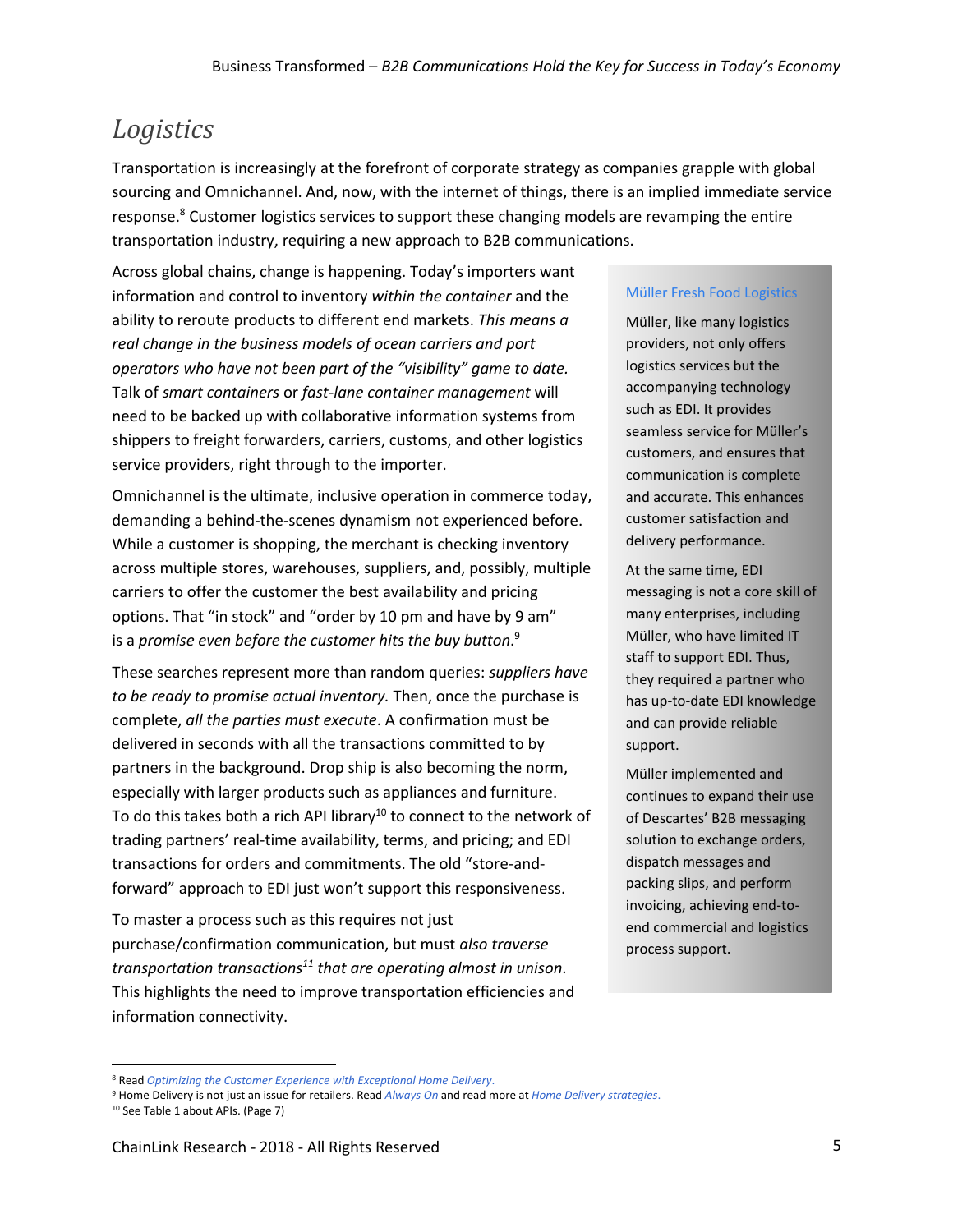# <span id="page-7-0"></span>*Integrating B2B: Understanding Technology*

Today, companies need an information strategy to keep up with the ever-expanding marketplace's demands for information. Having separate stovepipes for supply-chain tasks or EDI transactions provides little *information leverage* to optimize and execute the many cross-functional and cross-enterprise activities that must fuse. This is why we see more ecosystems of partners moving to shared cloud platforms that can leverage information.

Even consumers don't just want the goods, they want information, too, such as the product pedigree and shipping status.

Into this world of complex end points with its increasing requirements to communicate, enter more and more forms of data and technology that we must absorb, analyze, and respond to (Figure 2).



*Figure 2: Today's Integration Challenges—Content, Media Across Protocols, Formats, Data Sources from the Cloud as well as Enterprise On-premise Systems Behind Firewalls* 

A great deal of this information comes from—or is needed by our trading partners. Creating an environment where this is easily, yet securely, done requires an architectural approach beyond enterprise-type systems. Table 1 provides some considerations on the types and purposes of today's communication techniques. They are more than transactions!

### *Critical Takeaway*

*Successful B2B communications require the ability to leverage multiple processes, methods, and data streams on one platform throughout the end-to-end relationship.*

ChainLink Research - 2018 - All Rights Reserved 6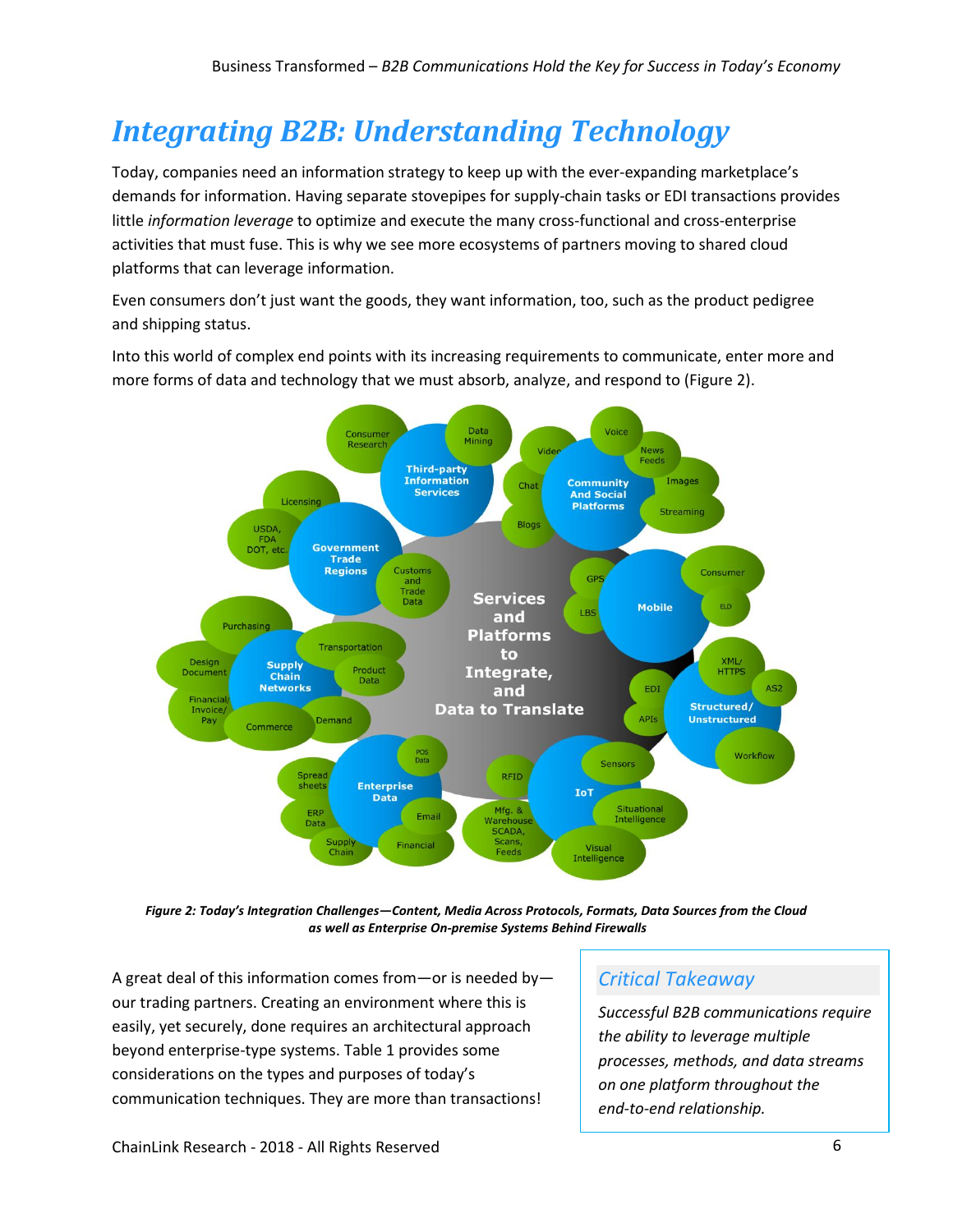| <b>Types and Purposes of Various B2B Communications</b> |                                                                                                                                                                                                                                                                                                                                                                                                                                                                                                                                                                                                                                                                                                                                                                                         |  |
|---------------------------------------------------------|-----------------------------------------------------------------------------------------------------------------------------------------------------------------------------------------------------------------------------------------------------------------------------------------------------------------------------------------------------------------------------------------------------------------------------------------------------------------------------------------------------------------------------------------------------------------------------------------------------------------------------------------------------------------------------------------------------------------------------------------------------------------------------------------|--|
| <b>API</b>                                              | Application Programming Interfaces (APIs). There are thousands of commercially available APIs that are published<br>for many integrations. For example, there is an API set for third-party solutions like ERP; or specific task libraries for<br>just about any function: getting rates, calculations and rules, freight booking, and searches.                                                                                                                                                                                                                                                                                                                                                                                                                                        |  |
| <b>BPE</b>                                              | Business Process Extensions (BPEs) are more than API. BPEs are expressed in business language, for example,<br>"Print a barcode label; find part number/inventory; execute drop ship; send service request; send ship notification;<br>issue a material return authorization." <sup>11</sup> BPEs use a variety of technical enablers, API, EDI, and workflow to create<br>tasks. Modern providers of these services allow for configuration (checking off the box) by users or business analysts<br>and behind-the-scenes automation by the tech provider.                                                                                                                                                                                                                             |  |
| <b>EDI</b>                                              | EDI is transforming, but the idea of a standard message and well-defined data still thrives, although it may be<br>communicated with different technology. Today, the ability convert across industry standards is essential.                                                                                                                                                                                                                                                                                                                                                                                                                                                                                                                                                           |  |
| <b>IoT</b> and<br><b>Networks</b>                       | Device integration is not new, but IoT has given it a refresh including more data from more sources such as sensor<br>and RFID data and smart, connected equipment and products. Devices on vehicles in today's logistics world have<br>GPS and Electronic Logging Devices (ELD), and mobile to support driver telematics, labor management, safety, and<br>road-service applications. Consumer devices such as Alexa or Dash, or a consumer's mobile create orders that<br>demand that the whole supply chain be alerted and activated based on their IoT signals. <sup>12</sup> That information can be<br>collected in IoT and supply chain networks to rationalize and analyze the data streams to support responsive<br>processes. IoT also supports modern tracking technologies. |  |
| <b>Community</b>                                        | Sharing content within group or person-to-person social networks is an essential part of collaboration today.<br>Beyond day-to-day problem solving, a community can be the starting point for building networks of partners as well<br>as creating a knowledge base of industry practices.                                                                                                                                                                                                                                                                                                                                                                                                                                                                                              |  |
| <b>Workflow</b>                                         | Customized messages flow to multiple parties, routing, guiding workers, ensuring accurate procedures, and<br>signatures/approvals.                                                                                                                                                                                                                                                                                                                                                                                                                                                                                                                                                                                                                                                      |  |

#### **Table 1: B2B Communications**

Of course, all this is only academically interesting unless it leads to unifying business processes. There are many stand-alone technology companies who provide one or some of the above capabilities. However, today, to unify partners, companies cannot restrict themselves to one process such as procurement or one data stream. So *the smarter move is to provide the ability to leverage multiple processes, methods, and data streams on one platform throughout the end-to-end relationship. Information from one party should be leveraged to enhance the process for all the participants in the process.* 

As shown in Figures 1 & 2, the integration and translation support from the supply chain network harmonizes all these data models, technology, and information streams so that they are shared and leveraged within the enterprise and across the chain.

 $\overline{a}$ 

<sup>11</sup> A great example here i[s Descartes OzLink](http://www.ozdevelopment.com/Solutions/)™. Users fill out a form and "check off the boxes" of the process extensions they want to use and the end point they need to integrate to. Behind the scenes is all that integration code that users don't have to deal with, e.g., a technical API, EDI, and workflow library.

<sup>&</sup>lt;sup>12</sup> These are not just IoT signals like location alerting. These signals connect to those infinite catalogues that offer an infinite variety of products from so many sources, delivered to potentially thousands of end points. They have upended the enterprise, requiring a new level of analytics to absorb all the signals and plan out the day (and the corporate product, partner, and supply chain strategy). As well, there is IoT and mobile data emanating from vehicles: GPS or mobile/cellular locating, ELD, assists with routing, and precision telematics/turn-by-turn guidance.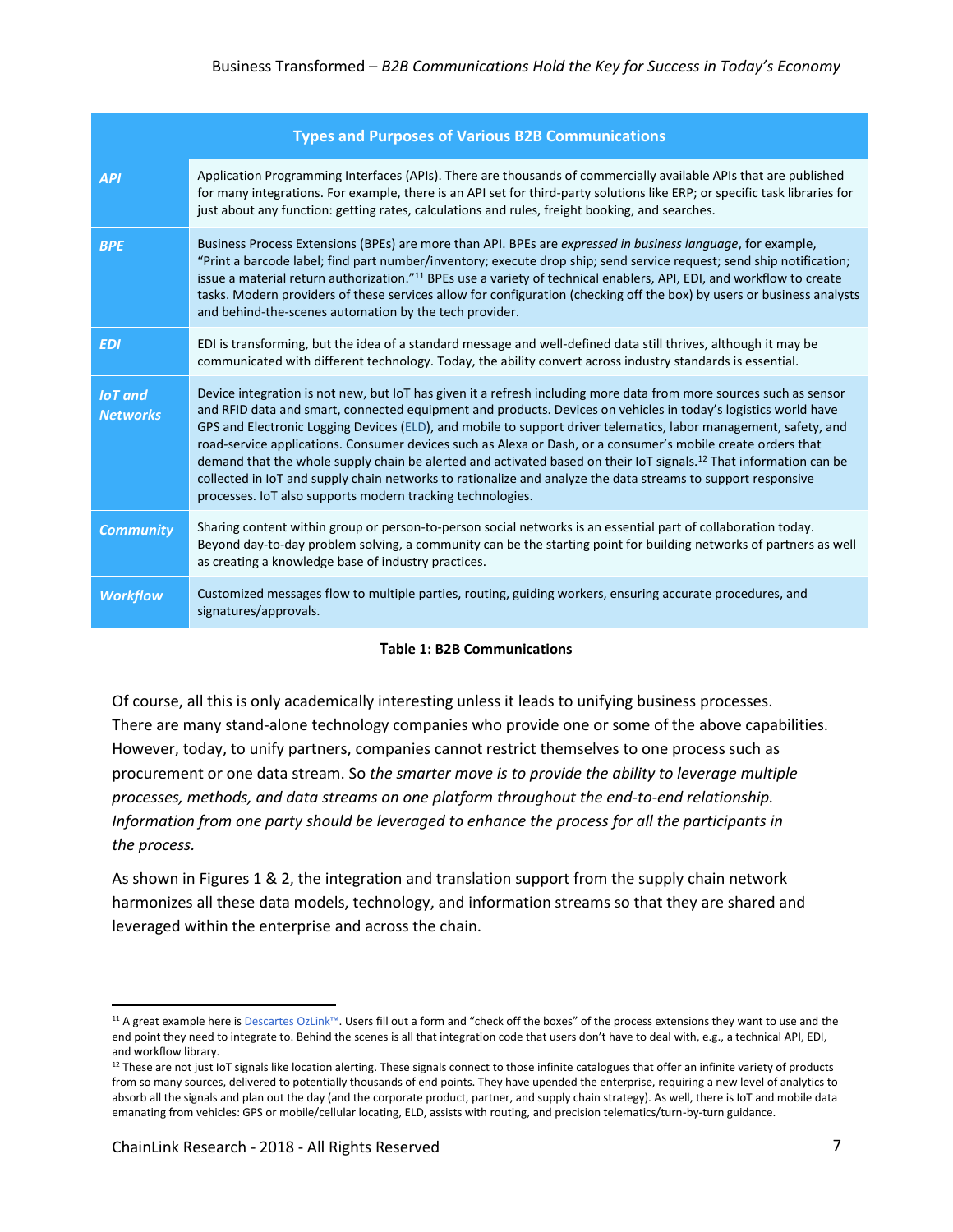# <span id="page-9-0"></span>*Next Steps*

To create new opportunities today businesses cannot go it alone, but must create bold and successful partnerships to expand and reach new markets and customers. As partnerships are part of the plan, these relationships must be codified with connected business processes.

Thus, for even the most automated companies, more must be done to revitalize the B2B communications capability. This will require focus in two areas—business leadership and technology partnership.

## <span id="page-9-1"></span>*Business Leadership: B2B Is a Business Decision*

Business leadership has to provide the guidance on where the business is going—what partners, what processes, and what results need to be achieved. They, not just IT, should ignite the initiatives to explore and expand the B2B foundation.

Businesses need to assess the current health and future direction of their partnerships. Where are the gaps in operational dexterity that need to be addressed? What policies need to be updated? What information is required to infuse and improve partner relationships and overall supply chain performance? How can we mutually modernize and leap ahead competitively? This assessment can subsequently lead to the establishment of priorities to guide strategy.

## <span id="page-9-2"></span>*Technology Partnership*

Creating the right partnerships also means selecting the right technology partners to enable transformation. Since these relationships are so critical to business success, there is more

*Cross-Functional Communications:* Many businesses no longer subscribe to a strict business model, e.g., retailer or manufacturer or wholesale distributor. Rather, they may do a little—or a lot—of everything. A technology provider who supports one function only, such as retail or invoicing, may limit the growth and functioning of the enterprise.

*Full Communication Suite*: There are media reports about EDI vs. API, or Blockchain replacing EDI. But, in fact, these are all *additive capabilities* that will be used across even a one-to-one relationship. Seek a platform that supports the various communication types (Table 1) so that managing business relationships is all-inclusive. With the growth of IoT, a solution should be sought that can include devices within the overall network.

*Management and Monitoring:* The many-to-many network's forte is taking on the management challenge of creating and monitoring B2B communications on behalf of an entire network. This takes a real burden off the IT department—the angst of building a proprietary hub and managing constantly changing data, along with the nightly vigil of ensuring that their communications are not repudiated by customers and partners.

*Quality Assurance in Onboarding:* Each new partner or new shared process with existing customers requires painstaking onboarding with coding, testing, and changes. B2B communication experts have the tools, staff, and relationships to ensure rapid and successful onboarding.

*Global Expertise and Support:* Cross-border regulations today just don't apply to goods, but cash and information exchange. With trade regulations always in flux, end users can't keep up. So they need to rely on a third party who is staffed with global trade experts to support them. Setting the standard for exceptional partnerships means ensuring all of the processes and data meet the highest standards.

**Table 2: Technology Solution Fundamentals**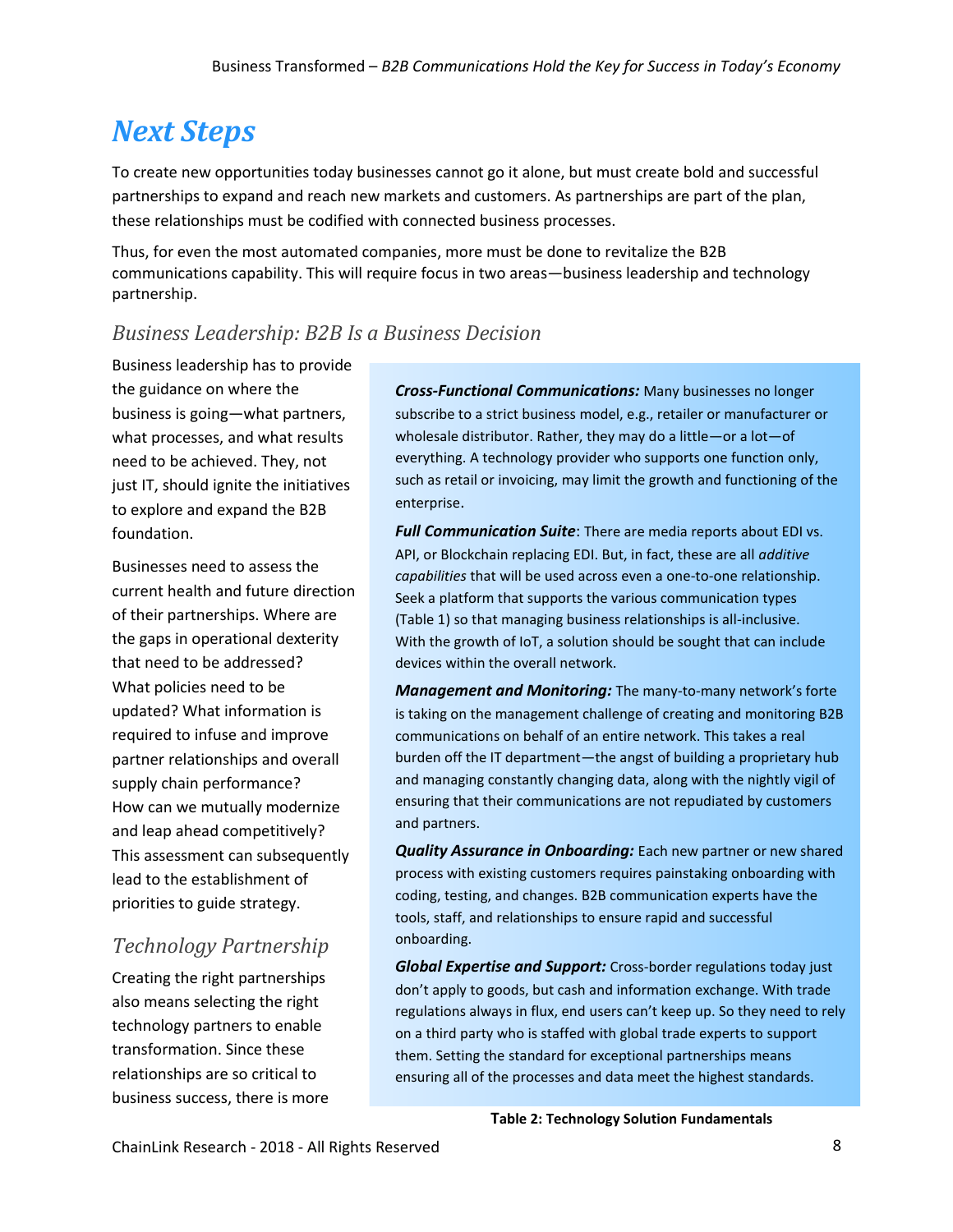than just the technology to consider in selecting this partner. So what kind of partner should we seek for B2B communications today?

Technology leadership and vision are key here, since your investments should sustain your operations and transformational ability for a long time. For today's B2B challenges, a technology provider with global reach is essential. Successful operation in foreign countries requires local knowledge of trade, product, and financial standards and regulations.

Your corporation's *reputation* (ensuring efficient and accurate operations) and *identity* (leadership in your industry and marketplace) are critically impacted by the technology you use. From an operational perspective, Table 2 provides some key capabilities that should be priorities in your evaluation.

# <span id="page-10-0"></span>*Conclusions*

The B2B world is not like other technology sectors, specifically, enterprise software, which focuses on "one": one enterprise, one data model, with one goal of building and strengthening the cohesion of that one enterprise. Those enterprise systems are not architected for the many-to-many virtual, outsourced, global, and partnered world. The enterprise focuses on solidifying and codifying their own unique data model, but doing that challenges their ability to communicate outward to the vast and everchanging world.

\_\_\_\_\_\_\_\_\_\_\_\_\_\_\_\_\_\_\_\_\_\_\_\_\_\_\_\_\_\_\_\_\_\_\_\_\_\_\_\_\_\_\_\_\_\_\_\_\_\_\_

Today's B2B network's foundation, on the other hand, is architected for the many-to-many communications challenge with multi-protocols, support for multiple industry standards, and translation between thousands of enterprises. This foundation makes businesses commerce ready for any and all partners and customers, enhancing relationships through information as well the high operational performance enabled thereof.

Business managers are constantly confronted with benefits statements and conflicting priorities regarding which processes

#### **Typical Benefits from B2B Communications:**

- Performance improvement across the supply chain
- Accurate order promising

Inventory optimization

- Reduction/elimination of manual interventions
- Reduced transactions costs
- Acceleration of information cycle times
- Reduction in overall IT costs
- Improvement in cash cycles with more accurate and timely invoicing
- Increased participation and enhanced compliance in B2B information sharing

and projects are most urgent to address. Through mutual engagement, IT and senior management can now create an understanding about the technology options and how they can enhance trading partner performance.

The priority is to have exceptionally competitive supply chains. And today's supply chains are information powered. *The stakes are too high to minimize the essential need—the goal—of frictionless commerce.* It *must* be achieved to participate in the global economy. Businesses can't win alone.